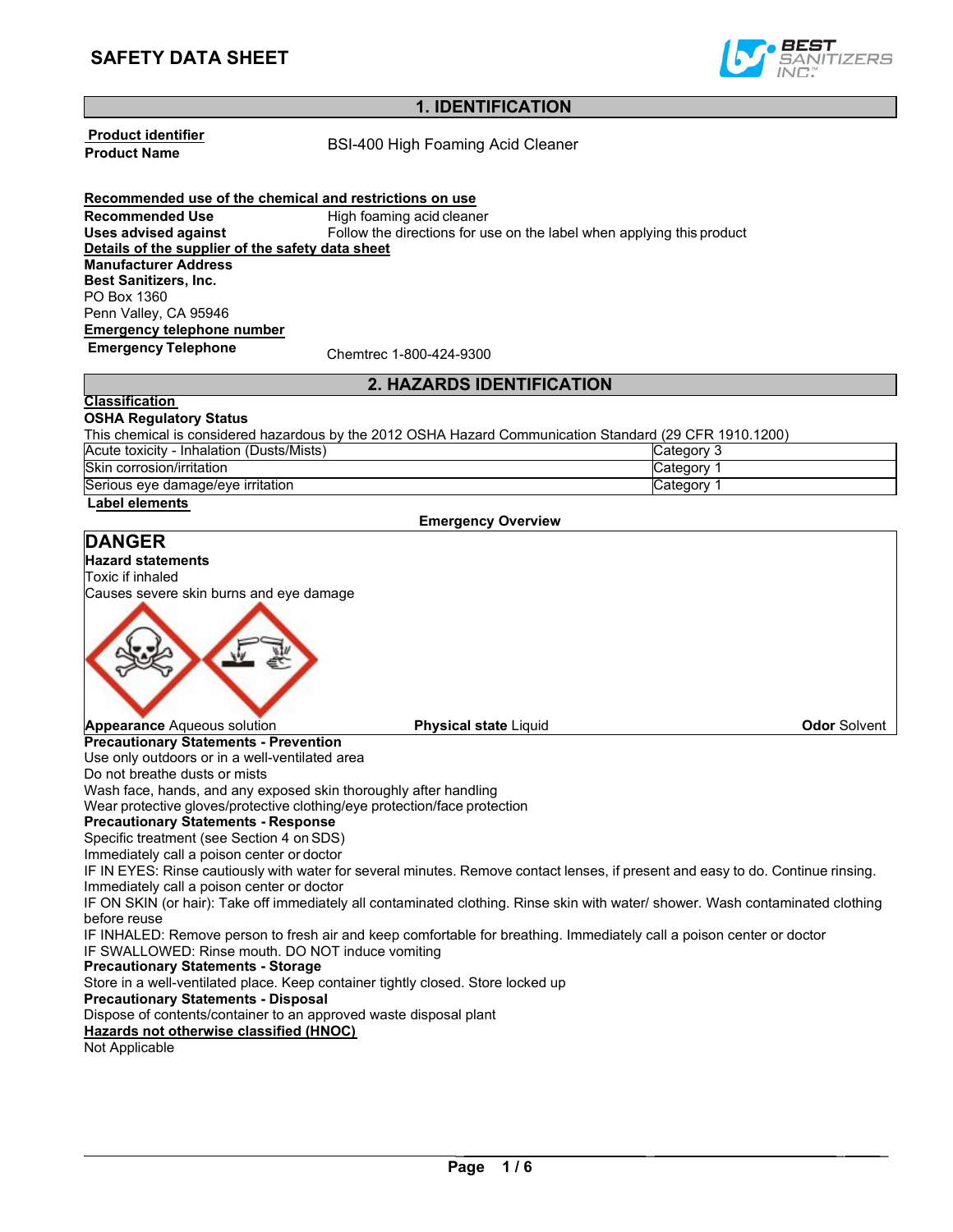### **Other Information**

• May be harmful if swallowed

• Toxic to aquatic life with long lasting effects

|                                                                                  |                                                                                                                                                                                                       | 3. COMPOSITION/INFORMATION ON INGREDIENTS                                                                                                                                                 |             |  |  |  |  |
|----------------------------------------------------------------------------------|-------------------------------------------------------------------------------------------------------------------------------------------------------------------------------------------------------|-------------------------------------------------------------------------------------------------------------------------------------------------------------------------------------------|-------------|--|--|--|--|
| <b>Chemical Name</b>                                                             |                                                                                                                                                                                                       | <b>CAS No.</b>                                                                                                                                                                            | weight-%    |  |  |  |  |
| Water                                                                            |                                                                                                                                                                                                       | 7732-18-5                                                                                                                                                                                 | 60-66       |  |  |  |  |
| Phosphoric acid                                                                  |                                                                                                                                                                                                       | 7664-38-2                                                                                                                                                                                 | $25 - 32$   |  |  |  |  |
| Dipropylene glycol monomethyl ether                                              |                                                                                                                                                                                                       | 34590-94-8                                                                                                                                                                                | $3 - 7$     |  |  |  |  |
| Dodecyl benzenesulfonic acid                                                     |                                                                                                                                                                                                       | 27176-87-0                                                                                                                                                                                | $1 - 5$     |  |  |  |  |
| <b>Trade Secret</b>                                                              |                                                                                                                                                                                                       | Proprietary                                                                                                                                                                               | $0.8 - 1.0$ |  |  |  |  |
|                                                                                  |                                                                                                                                                                                                       | *The exact percentage (concentration) of composition has been withheld as a trade secret.                                                                                                 |             |  |  |  |  |
|                                                                                  |                                                                                                                                                                                                       | <b>4. FIRST AID MEASURES</b>                                                                                                                                                              |             |  |  |  |  |
| <b>First aid measures</b>                                                        |                                                                                                                                                                                                       |                                                                                                                                                                                           |             |  |  |  |  |
| Eye contact                                                                      |                                                                                                                                                                                                       | Hold eye open and rinse slowly and gently with water for 15-20 minutes. Remove contact lenses if                                                                                          |             |  |  |  |  |
| <b>Skin contact</b>                                                              | present, after first 5 minutes, then continue rinsing eye. Seek immediate medical attention/advice.<br>Wash off immediately with soap and plenty of water while removing all contaminated clothes and |                                                                                                                                                                                           |             |  |  |  |  |
|                                                                                  |                                                                                                                                                                                                       | shoes. Wash contaminated clothing and shoes before reuse. For severe burns, immediate medical                                                                                             |             |  |  |  |  |
|                                                                                  | attention is required.                                                                                                                                                                                |                                                                                                                                                                                           |             |  |  |  |  |
| <b>Inhalation</b>                                                                |                                                                                                                                                                                                       | Remove to fresh air. Administer oxygen if breathing is difficult. Call a physician immediately.                                                                                           |             |  |  |  |  |
| Ingestion                                                                        |                                                                                                                                                                                                       | Do NOT induce vomiting. Drink plenty of water. Never give anything by mouth to an unconscious                                                                                             |             |  |  |  |  |
|                                                                                  | person. Call a physician immediately.                                                                                                                                                                 |                                                                                                                                                                                           |             |  |  |  |  |
| Most important symptoms and effects, both acute and delayed<br><b>Symptoms</b>   |                                                                                                                                                                                                       | See Section 11 for symptom information.                                                                                                                                                   |             |  |  |  |  |
| Indication of any immediate medical attention and special treatment needed       |                                                                                                                                                                                                       |                                                                                                                                                                                           |             |  |  |  |  |
| <b>Note to physicians</b>                                                        | Treat symptomatically.                                                                                                                                                                                |                                                                                                                                                                                           |             |  |  |  |  |
|                                                                                  |                                                                                                                                                                                                       | <b>5. FIRE-FIGHTING MEASURES</b>                                                                                                                                                          |             |  |  |  |  |
| Suitable extinguishing media                                                     |                                                                                                                                                                                                       |                                                                                                                                                                                           |             |  |  |  |  |
| Dry chemical. Water spray (fog). Carbon dioxide (CO2). Foam.                     |                                                                                                                                                                                                       |                                                                                                                                                                                           |             |  |  |  |  |
| Unsuitable extinguishing media                                                   |                                                                                                                                                                                                       | No information available.                                                                                                                                                                 |             |  |  |  |  |
| Specific hazards arising from the chemical                                       |                                                                                                                                                                                                       |                                                                                                                                                                                           |             |  |  |  |  |
| No information available.<br><b>Hazardous combustion products</b>                |                                                                                                                                                                                                       | Carbon monoxide. Carbon dioxide (CO2). Phosphorus oxides.                                                                                                                                 |             |  |  |  |  |
| <b>Explosion data</b>                                                            |                                                                                                                                                                                                       |                                                                                                                                                                                           |             |  |  |  |  |
| <b>Sensitivity to Mechanical Impact</b>                                          | None.                                                                                                                                                                                                 |                                                                                                                                                                                           |             |  |  |  |  |
| <b>Sensitivity to Static Discharge</b>                                           | None.                                                                                                                                                                                                 |                                                                                                                                                                                           |             |  |  |  |  |
| Protective equipment and precautions for firefighters                            |                                                                                                                                                                                                       |                                                                                                                                                                                           |             |  |  |  |  |
|                                                                                  |                                                                                                                                                                                                       | As in any fire, wear self-contained breathing apparatus pressure-demand, MSHA/NIOSH (approved or equivalent) and full                                                                     |             |  |  |  |  |
|                                                                                  |                                                                                                                                                                                                       | protective gear. Cool containers with flooding quantities of water until well after fire is out. Non-combustible, substance itself does                                                   |             |  |  |  |  |
| not burn but may decompose upon heating to produce corrosive and/or toxic fumes. |                                                                                                                                                                                                       |                                                                                                                                                                                           |             |  |  |  |  |
|                                                                                  |                                                                                                                                                                                                       | <b>6. ACCIDENTAL RELEASE MEASURES</b>                                                                                                                                                     |             |  |  |  |  |
| Personal precautions, protective equipment, and emergency procedures             |                                                                                                                                                                                                       |                                                                                                                                                                                           |             |  |  |  |  |
| <b>Personal precautions</b>                                                      |                                                                                                                                                                                                       | Use personal protection recommended in Section 8. Ensure adequate ventilation, especially                                                                                                 |             |  |  |  |  |
| For emergency responders                                                         | in confined areas.                                                                                                                                                                                    | Isolate area. Keep unnecessary personnel away.                                                                                                                                            |             |  |  |  |  |
| <b>Environmental precautions</b>                                                 |                                                                                                                                                                                                       |                                                                                                                                                                                           |             |  |  |  |  |
| <b>Environmental precautions</b>                                                 |                                                                                                                                                                                                       | Prevent entry into waterways, sewers, basements, or confined areas. See Section 12                                                                                                        |             |  |  |  |  |
|                                                                                  |                                                                                                                                                                                                       | for additional ecological information.                                                                                                                                                    |             |  |  |  |  |
| Methods and material for containment and cleaning up                             |                                                                                                                                                                                                       |                                                                                                                                                                                           |             |  |  |  |  |
| <b>Methods for containment</b>                                                   |                                                                                                                                                                                                       | Prevent further leakage or spillage if safe to do so. Contain and collect spillage with                                                                                                   |             |  |  |  |  |
|                                                                                  |                                                                                                                                                                                                       | non-combustible absorbent material, (e.g., sand, earth, diatomaceous earth, vermiculite) and                                                                                              |             |  |  |  |  |
| Methods for cleaning up                                                          |                                                                                                                                                                                                       | place in container for disposal according to local / national regulations (see Section 13).<br>Collect spillage. Soak up with inert absorbent material. Sweep up and shovel into suitable |             |  |  |  |  |
|                                                                                  |                                                                                                                                                                                                       | containers for disposal. Following product recovery, flush area with water.                                                                                                               |             |  |  |  |  |
|                                                                                  |                                                                                                                                                                                                       | 7. HANDLING AND STORAGE                                                                                                                                                                   |             |  |  |  |  |
| <b>Precautions for safe handling</b>                                             |                                                                                                                                                                                                       |                                                                                                                                                                                           |             |  |  |  |  |
| Advice on safe handling                                                          |                                                                                                                                                                                                       | Use personal protection recommended in Section 8. Avoid contact with skin, eyes, or clothing.                                                                                             |             |  |  |  |  |
|                                                                                  |                                                                                                                                                                                                       | Use only in well-ventilated areas. Avoid breathing vapors or mists. Wash thoroughly after                                                                                                 |             |  |  |  |  |
|                                                                                  |                                                                                                                                                                                                       | handling. Handle in accordance with good industrial hygiene and safety practice.                                                                                                          |             |  |  |  |  |
| Conditions for safe storage, including any incompatibilities                     |                                                                                                                                                                                                       |                                                                                                                                                                                           |             |  |  |  |  |
| <b>Storage Conditions</b>                                                        |                                                                                                                                                                                                       | Keep containers tightly closed in a dry, cool, and well-ventilated place. Keep from freezing.                                                                                             |             |  |  |  |  |
| Incompatible materials                                                           |                                                                                                                                                                                                       | Chlorinated compounds. Cyanides. Alkali. Certain soft metals.                                                                                                                             |             |  |  |  |  |

\_ \_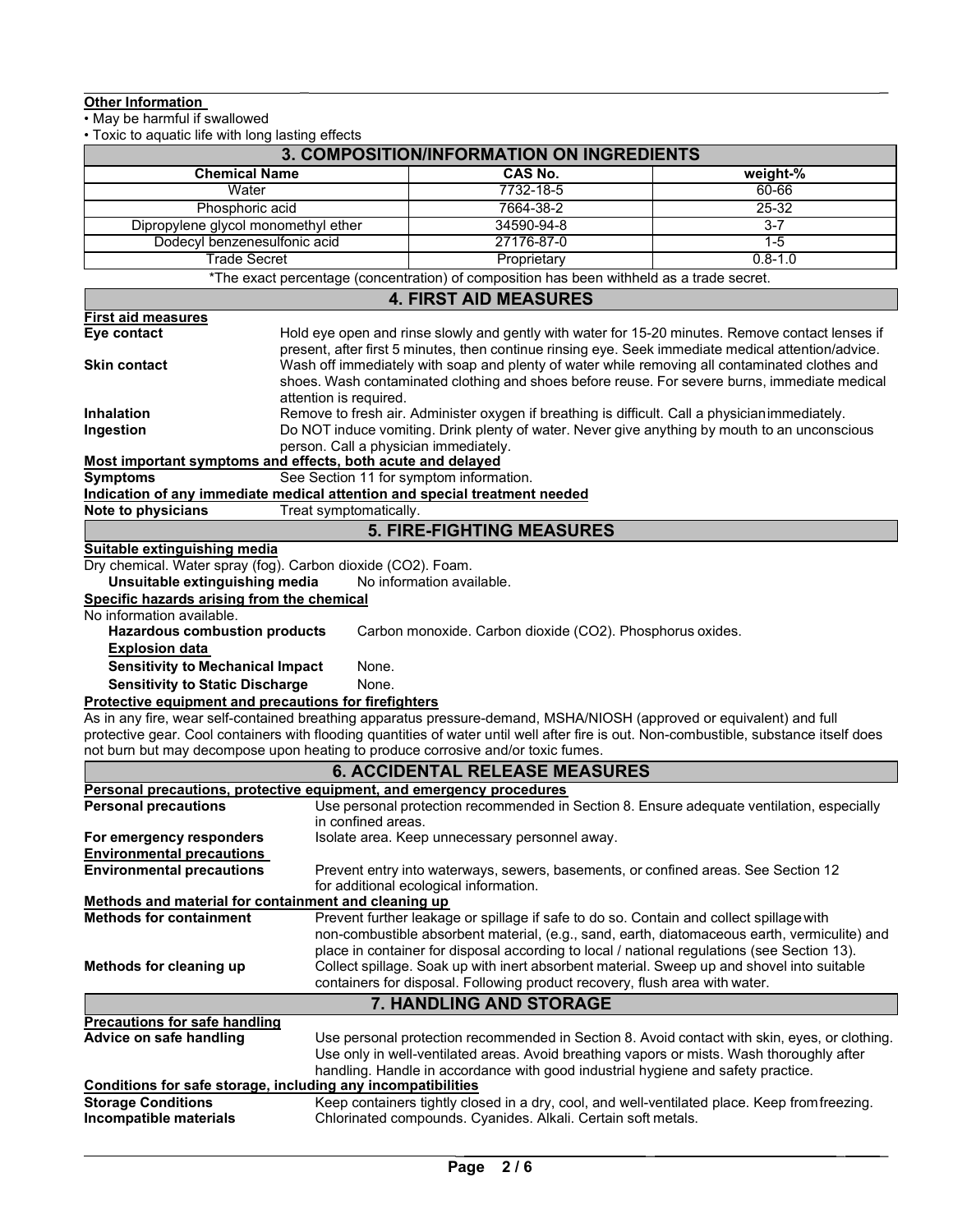# **8. EXPOSURE CONTROLS/PERSONAL PROTECTION**

\_ \_

| <b>Control parameters</b>                                                                                                     |                                                        |                                                                                                                                                                                                                                                                        |                                                                                                   |
|-------------------------------------------------------------------------------------------------------------------------------|--------------------------------------------------------|------------------------------------------------------------------------------------------------------------------------------------------------------------------------------------------------------------------------------------------------------------------------|---------------------------------------------------------------------------------------------------|
| <b>Exposure Guidelines</b>                                                                                                    |                                                        |                                                                                                                                                                                                                                                                        |                                                                                                   |
| <b>Chemical Name</b>                                                                                                          | <b>ACGIH TLV</b><br>STEL: 3 mg/m <sup>3</sup>          | <b>OSHA PEL</b>                                                                                                                                                                                                                                                        | <b>NIOSH IDLH</b><br>IDLH: 1000 mg/m <sup>3</sup>                                                 |
| Phosphoric acid<br>7664-38-2                                                                                                  | TWA: 1 mg/m <sup>3</sup>                               | TWA: 1 mg/m <sup>3</sup><br>(vacated) STEL: 3 mg/m <sup>3</sup>                                                                                                                                                                                                        | TWA: 1 mg/m <sup>3</sup><br>STEL: $3 \text{ mg/m}^3$                                              |
| Dipropylene glycol monomethyl ether<br>34590-94-8                                                                             | STEL: 150 ppm<br>TWA: 100 ppm                          | TWA: 100 ppm<br>TWA: $600 \text{ mg/m}^3$<br>(vacated) STEL: 150 ppm<br>(vacated) STEL: 900 mg/m <sup>3</sup>                                                                                                                                                          | IDLH: 600 ppm<br>TWA: 100 ppm<br>TWA: 600 mg/ $m3$<br>STEL: 150 ppm<br>STEL: $900 \text{ mg/m}^3$ |
| <b>Appropriate engineering controls</b>                                                                                       |                                                        |                                                                                                                                                                                                                                                                        |                                                                                                   |
| <b>Engineering Controls</b>                                                                                                   | Showers, eyewash stations, ventilation system.         |                                                                                                                                                                                                                                                                        |                                                                                                   |
| Individual protection measures, such as personal protective equipment                                                         |                                                        |                                                                                                                                                                                                                                                                        |                                                                                                   |
| <b>Eye/face protection</b>                                                                                                    | Splash proof chemical goggles and face shield.         |                                                                                                                                                                                                                                                                        |                                                                                                   |
| Skin and body protection                                                                                                      | Rubber boots recommended.                              | Wear protective Neoprene™ gloves or rubber gloves. Wear suitable protectiveclothing.                                                                                                                                                                                   |                                                                                                   |
| <b>Respiratory protection</b>                                                                                                 | provided in accordance with current local regulations. | If exposure limits are exceeded or irritation is experienced, NIOSH/MSHA approved<br>respiratory protection should be worn. Positive pressure supplied air respirators may be<br>required for high airborne contaminant concentrations. Respiratory protection must be |                                                                                                   |
| <b>General Hygiene Considerations</b>                                                                                         |                                                        | Wash face, hands, and any exposed skin thoroughly after handling. Washcontaminated<br>clothing and shoes before reuse. Do not eat, drink, or smoke when using this product.                                                                                            |                                                                                                   |
|                                                                                                                               | 9. PHYSICAL AND CHEMICAL PROPERTIES                    |                                                                                                                                                                                                                                                                        |                                                                                                   |
| Information on basic physical and chemical properties                                                                         |                                                        |                                                                                                                                                                                                                                                                        |                                                                                                   |
| <b>Physical state</b>                                                                                                         | Liauid                                                 |                                                                                                                                                                                                                                                                        |                                                                                                   |
| Appearance                                                                                                                    | Aqueous solution                                       | Odor                                                                                                                                                                                                                                                                   | Solvent                                                                                           |
| Color                                                                                                                         | Red                                                    | <b>Odor Threshold</b>                                                                                                                                                                                                                                                  | No information available                                                                          |
| <b>Property</b>                                                                                                               | <b>Values</b>                                          | Remarks • Method                                                                                                                                                                                                                                                       |                                                                                                   |
| рH                                                                                                                            | 1                                                      | $±1$ @ 21°C                                                                                                                                                                                                                                                            |                                                                                                   |
| Melting point/freezing point                                                                                                  | $<$ -6.7 °C / < 20 °F<br>No information available      |                                                                                                                                                                                                                                                                        |                                                                                                   |
| Boiling point / boiling range<br><b>Flash point</b>                                                                           | Not flammable                                          |                                                                                                                                                                                                                                                                        |                                                                                                   |
| <b>Evaporation rate</b>                                                                                                       | No information available                               |                                                                                                                                                                                                                                                                        |                                                                                                   |
| Flammability (solid, gas)                                                                                                     | No information available                               |                                                                                                                                                                                                                                                                        |                                                                                                   |
| <b>Flammability Limit in Air</b>                                                                                              |                                                        |                                                                                                                                                                                                                                                                        |                                                                                                   |
| <b>Upper flammability limit:</b>                                                                                              | No information available                               |                                                                                                                                                                                                                                                                        |                                                                                                   |
| Lower flammability limit:                                                                                                     | No information available                               |                                                                                                                                                                                                                                                                        |                                                                                                   |
| Vapor pressure                                                                                                                | No information available                               |                                                                                                                                                                                                                                                                        |                                                                                                   |
| <b>Vapor density</b>                                                                                                          | No information available                               |                                                                                                                                                                                                                                                                        |                                                                                                   |
| <b>Specific Gravity</b>                                                                                                       | $1.18$ g/cc                                            |                                                                                                                                                                                                                                                                        |                                                                                                   |
| <b>Water solubility</b>                                                                                                       | Completely soluble                                     |                                                                                                                                                                                                                                                                        |                                                                                                   |
| Solubility in other solvents                                                                                                  | No information available                               |                                                                                                                                                                                                                                                                        |                                                                                                   |
| <b>Partition coefficient</b>                                                                                                  | No information available                               |                                                                                                                                                                                                                                                                        |                                                                                                   |
| <b>Autoignition temperature</b>                                                                                               | No information available                               |                                                                                                                                                                                                                                                                        |                                                                                                   |
| <b>Decomposition temperature</b>                                                                                              | No information available                               |                                                                                                                                                                                                                                                                        |                                                                                                   |
| <b>Kinematic viscosity</b>                                                                                                    | No information available                               |                                                                                                                                                                                                                                                                        |                                                                                                   |
| <b>Dynamic viscosity</b>                                                                                                      | No information available                               |                                                                                                                                                                                                                                                                        |                                                                                                   |
| <b>Explosive properties</b><br><b>Oxidizing properties,</b>                                                                   | No information available<br>No information available   |                                                                                                                                                                                                                                                                        |                                                                                                   |
| VOC Content (%)                                                                                                               | 4.016% (0.395 lbs/gal)                                 |                                                                                                                                                                                                                                                                        |                                                                                                   |
|                                                                                                                               | <b>10. STABILITY AND REACTIVITY</b>                    |                                                                                                                                                                                                                                                                        |                                                                                                   |
| <b>Reactivity</b>                                                                                                             |                                                        |                                                                                                                                                                                                                                                                        |                                                                                                   |
| No data available                                                                                                             |                                                        |                                                                                                                                                                                                                                                                        |                                                                                                   |
| <b>Chemical stability</b>                                                                                                     |                                                        |                                                                                                                                                                                                                                                                        |                                                                                                   |
| Stable under recommended storage conditions. This product will maintain its physical character when stored closed at moderate |                                                        |                                                                                                                                                                                                                                                                        |                                                                                                   |
| temperatures, between 28°F and 105°F.                                                                                         |                                                        |                                                                                                                                                                                                                                                                        |                                                                                                   |
| <b>Possibility of Hazardous Reactions</b>                                                                                     |                                                        |                                                                                                                                                                                                                                                                        |                                                                                                   |
| None under normal processing.                                                                                                 |                                                        |                                                                                                                                                                                                                                                                        |                                                                                                   |
| <b>Conditions to avoid</b>                                                                                                    |                                                        |                                                                                                                                                                                                                                                                        |                                                                                                   |
| None known.                                                                                                                   |                                                        |                                                                                                                                                                                                                                                                        |                                                                                                   |
| Incompatible materials                                                                                                        |                                                        |                                                                                                                                                                                                                                                                        |                                                                                                   |
| Chlorinated compounds. Cyanides. Alkali. Certain soft metals.                                                                 |                                                        |                                                                                                                                                                                                                                                                        |                                                                                                   |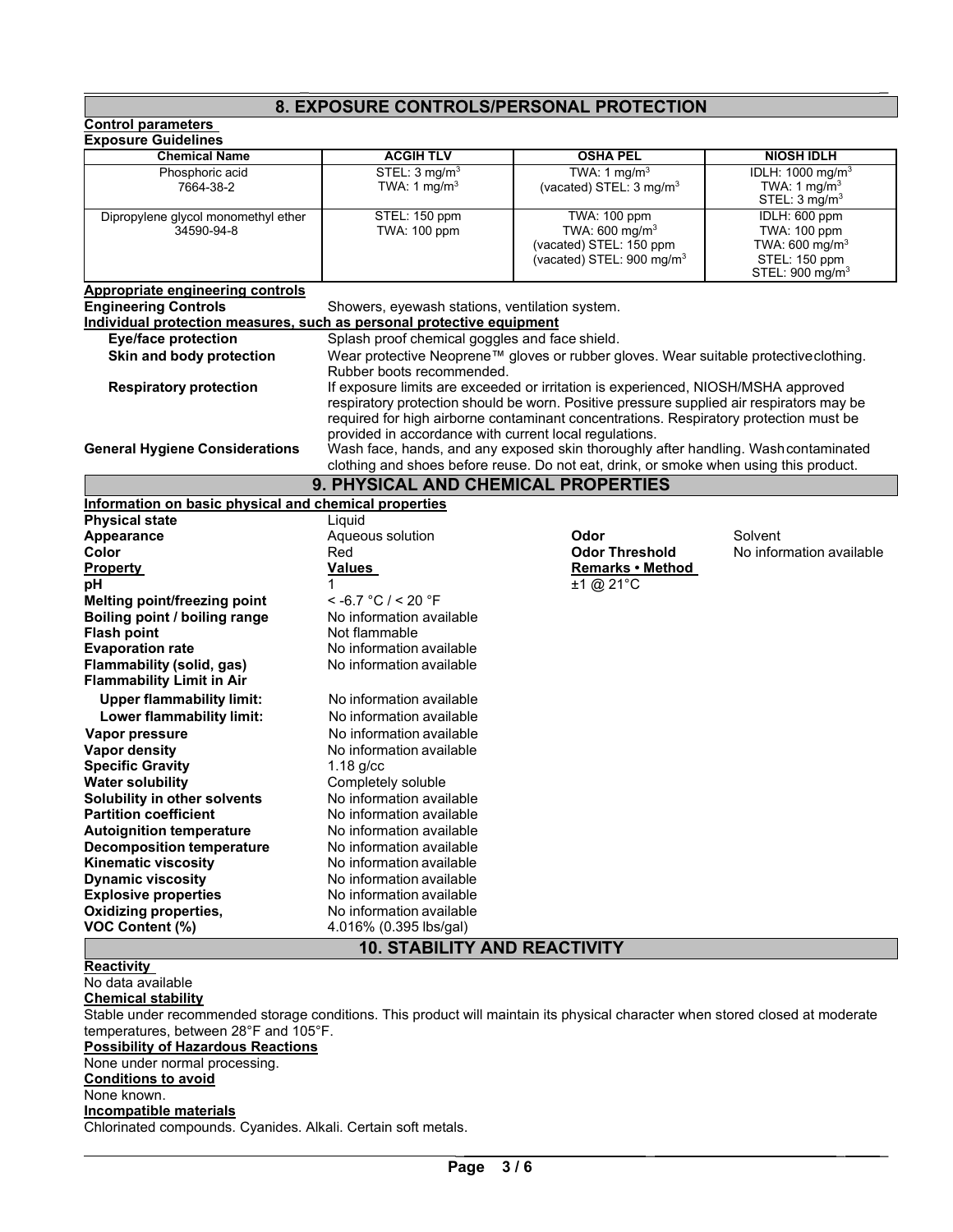\_ \_ **Hazardous Decomposition Products**

Carbon monoxide. Carbon dioxide (CO2). Phosphorus oxides.

|                                                                                                | <b>11. TOXICOLOGICAL INFORMATION</b>                                 |                                                                                                       |                                       |
|------------------------------------------------------------------------------------------------|----------------------------------------------------------------------|-------------------------------------------------------------------------------------------------------|---------------------------------------|
| Information on likely routes of exposure                                                       |                                                                      |                                                                                                       |                                       |
| <b>Product Information</b>                                                                     |                                                                      |                                                                                                       |                                       |
| <b>Inhalation</b>                                                                              |                                                                      | Inhalation of vapors in high concentration may cause irritation of respiratory system. Vapors         |                                       |
|                                                                                                | may be irritating to eyes, nose, throat, and lungs.                  |                                                                                                       |                                       |
| Eye contact                                                                                    |                                                                      | Risk of serious damage to eyes. Corrosive to the eyes and may cause severe damage                     |                                       |
|                                                                                                | including blindness.                                                 |                                                                                                       |                                       |
| <b>Skin Contact</b>                                                                            |                                                                      | Corrosive. Contact causes severe skin irritation and possible burns.                                  |                                       |
| Ingestion                                                                                      |                                                                      | Harmful if swallowed. Can burn mouth, throat, and stomach. Ingestion causes burns of the              |                                       |
|                                                                                                | upper digestive and respiratory tracts.                              |                                                                                                       |                                       |
| <b>Chemical Name</b>                                                                           | Oral LD50                                                            | <b>Dermal LD50</b>                                                                                    | <b>Inhalation LC50</b>                |
| Phosphoric acid<br>7664-38-2                                                                   | $= 1530$ mg/kg (Rat)                                                 | $= 2740$ mg/kg (Rabbit)                                                                               | $> 850$ mg/m <sup>3</sup> (Rat) 1 h   |
| Dipropylene glycol monomethyl ether<br>34590-94-8                                              | $= 5400 \mu L/kg (Rat)$                                              | $= 9500$ mg/kg (Rabbit)                                                                               |                                       |
| Dodecyl benzenesulfonic acid<br>27176-87-0                                                     | $= 1260$ mg/kg (Rat)                                                 |                                                                                                       |                                       |
| <b>Trade Secret</b>                                                                            | $= 1310$ mg/kg (Rat)<br>= 2590 mg/kg (Rat)                           | $= 1780$ µL/kg (Rabbit)<br>$= 2$ mL/kg (Rabbit)                                                       |                                       |
| Information on toxicological effects                                                           |                                                                      |                                                                                                       |                                       |
| <b>Symptoms</b>                                                                                | No information available.                                            |                                                                                                       |                                       |
| Delayed and immediate effects as well as chronic effects from short and long-term exposure     |                                                                      |                                                                                                       |                                       |
| <b>Sensitization</b>                                                                           | No information available.                                            |                                                                                                       |                                       |
| Germ cell mutagenicity                                                                         | No information available.                                            |                                                                                                       |                                       |
| Carcinogenicity                                                                                | IARC or NTP.                                                         | This product does not contain any carcinogens or potential carcinogens as listed by OSHA,             |                                       |
| <b>Reproductive toxicity</b>                                                                   | No information available.                                            |                                                                                                       |                                       |
| <b>STOT - single exposure</b>                                                                  | No information available.                                            |                                                                                                       |                                       |
| <b>STOT - repeated exposure</b>                                                                | No information available.                                            |                                                                                                       |                                       |
| <b>Aspiration hazard</b>                                                                       | No information available.                                            |                                                                                                       |                                       |
| <b>Numerical measures of toxicity - Product Information</b>                                    |                                                                      |                                                                                                       |                                       |
| <b>Unknown Acute Toxicity</b>                                                                  |                                                                      | 0% of the mixture consists of ingredient(s) of unknown toxicity                                       |                                       |
| The following values are calculated based on chapter 3.1 of the GHS document.                  |                                                                      |                                                                                                       |                                       |
| Oral LD50                                                                                      | 4,587.00 mg/kg                                                       |                                                                                                       |                                       |
| <b>Dermal LD50</b>                                                                             |                                                                      |                                                                                                       |                                       |
|                                                                                                | 9,151.00 mg/kg                                                       |                                                                                                       |                                       |
| Mist                                                                                           | $0.75$ mg/l                                                          |                                                                                                       |                                       |
|                                                                                                | <b>12. ECOLOGICAL INFORMATION</b>                                    |                                                                                                       |                                       |
| <b>Ecotoxicity</b>                                                                             |                                                                      |                                                                                                       |                                       |
| Toxic to aquatic life with long lasting effects                                                |                                                                      |                                                                                                       |                                       |
| 0.9048% of the mixture consists of components(s) of unknown hazards to the aquatic environment |                                                                      |                                                                                                       |                                       |
| <b>Chemical Name</b>                                                                           | Algae/aquatic plants                                                 | <b>Fish</b>                                                                                           | Crustacea                             |
| Phosphoric acid<br>7664-38-2                                                                   |                                                                      | 3 - 3.5: 96 h Gambusia affinis mg/L LC50                                                              | 4.6: 12 h Daphnia<br>magna mg/L EC50  |
| Dipropylene glycol monomethyl ether<br>34590-94-8                                              |                                                                      | 10000: 96 h Pimephales promelas mg/L LC50 static                                                      | 1919: 48 h Daphnia<br>magna mg/L LC50 |
| Dodecyl benzenesulfonic<br>acid                                                                | 29: 96 h Pseudokirchneriella<br>subcapitata mg/L EC50                | 10.8: 96 h Oncorhynchus mykiss mg/L LC50 static<br>3.5 - 10: 96 h Brachy danio rerio mg/L LC50 static | 5.88: 48 h Daphnia<br>magna mg/L EC50 |
| 27176-87-0<br>Persistence and degradability                                                    |                                                                      |                                                                                                       |                                       |
| No information available.                                                                      |                                                                      |                                                                                                       |                                       |
| <b>Bioaccumulation</b>                                                                         |                                                                      |                                                                                                       |                                       |
| <b>Chemical Name</b>                                                                           |                                                                      | <b>Partition coefficient</b>                                                                          |                                       |
| Dipropylene glycol monomethyl ether - 34590-94-8                                               |                                                                      | $-0.064$                                                                                              |                                       |
| <b>Mobility</b>                                                                                |                                                                      |                                                                                                       |                                       |
| Soluble in water.                                                                              |                                                                      |                                                                                                       |                                       |
| <b>Other adverse effects</b>                                                                   | No information available                                             |                                                                                                       |                                       |
|                                                                                                | <b>13. DISPOSAL CONSIDERATIONS</b>                                   |                                                                                                       |                                       |
| <b>Waste treatment methods</b>                                                                 |                                                                      |                                                                                                       |                                       |
| <b>Disposal of wastes</b>                                                                      |                                                                      | Disposal should be in accordance with applicable regional, national, and local laws and regulations.  |                                       |
| <b>Contaminated packaging</b>                                                                  | Dispose of in accordance with federal, state, and local regulations. |                                                                                                       |                                       |
| <b>Chemical Name</b>                                                                           |                                                                      | <b>California Hazardous Waste Status</b>                                                              |                                       |
| Phosphoric acid - 7664-38-2                                                                    |                                                                      | Corrosive                                                                                             |                                       |
|                                                                                                |                                                                      |                                                                                                       |                                       |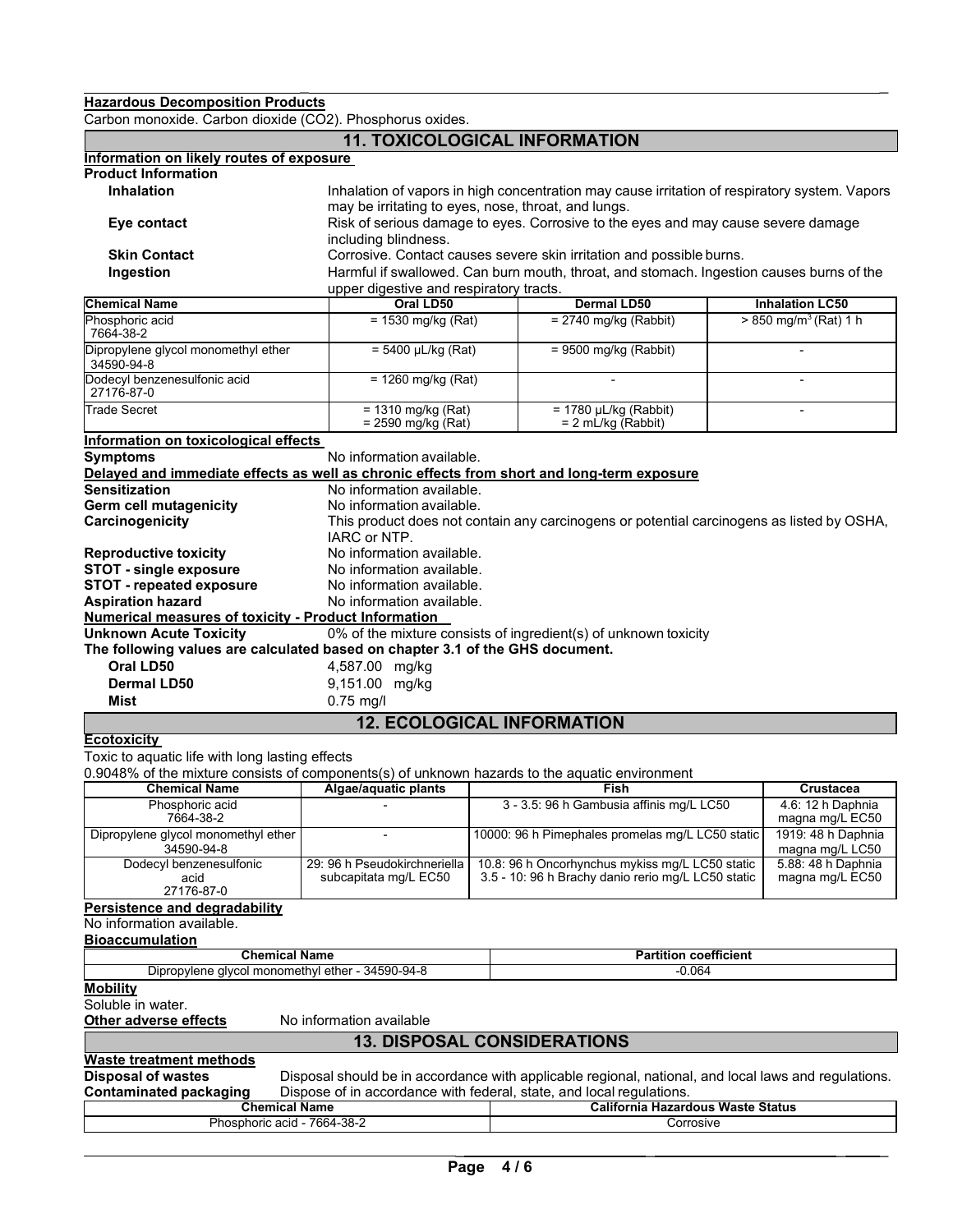# **14. TRANSPORT INFORMATION**

| UN/ID No.                              | 1760  |
|----------------------------------------|-------|
| Proper shipping name                   | Corro |
| <b>Hazard Class</b>                    | 8     |
| <b>Packing Group</b>                   | Ш     |
| <b>Emergency Response Guide Number</b> | 154   |

**rosive liquids, n.o.s. (Contains phosphoric and dodecyl benzenesulfonicacids)** 

\_ \_

# **15. REGULATORY INFORMATION**

## **International Inventories**

**TSCA** Complies<br> **DSL/NDSL** Complies **DSL/NDSL**<br> **EINECS/ELINCS EINECS/ELINCS Complies EINECS/ELINCS** 

### **Legend:**

**TSCA** - United States Toxic Substances Control Act Section 8(b) Inventory

**DSL/NDSL** - Canadian Domestic Substances List/Non-Domestic Substances List

**EINECS/ELINCS** - European Inventory of Existing Chemical Substances/European List of Notified Chemical Substances

## **US Federal Regulations**

### **SARA 313**

Section 313 of Title III of the Superfund Amendments and Reauthorization Act of 1986 (SARA). This product does not contain any chemicals which are subject to the reporting requirements of the Act and Title 40 of the Code of Federal Regulations, Part 372 **SARA 311/312 Hazard Categories**

| <b>Acute health hazard</b>        | Yes |
|-----------------------------------|-----|
| <b>Chronic Health Hazard</b>      | Nο  |
| Fire hazard                       | No  |
| Sudden release of pressure hazard | No  |
| <b>Reactive Hazard</b>            | Nο  |

### **CWA (Clean Water Act)**

This product contains the following substances which are regulated pollutants pursuant to the Clean Water Act (40 CFR 122.21 and 40 CFR 122.42)

| <b>Chemical Name</b>                       | <b>CWA - Reportable</b><br><b>Quantities</b> | <b>CWA - Toxic Pollutants</b> | <b>CWA - Priority</b><br><b>Pollutants</b> | <b>CWA - Hazardous</b><br><b>Substances</b> |
|--------------------------------------------|----------------------------------------------|-------------------------------|--------------------------------------------|---------------------------------------------|
| Phosphoric acid<br>7664-38-2               | 5000 lb.                                     |                               |                                            |                                             |
| Dodecyl benzenesulfonic<br>acid 27176-87-0 | 1000 lb.                                     |                               |                                            |                                             |

### **CERCLA**

This material, as supplied, contains one or more substances regulated as a hazardous substance under the Comprehensive Environmental Response Compensation and Liability Act (CERCLA) (40 CFR 302)

| <b>Chemical Name</b>                       | <b>Hazardous Substances RQs</b> | <b>CERCLA/SARA RQ</b> | <b>Reportable Quantity (RQ)</b>             |
|--------------------------------------------|---------------------------------|-----------------------|---------------------------------------------|
| Phosphoric acid<br>7664-38-2               | 5000 lb.                        |                       | RQ 5000 lb. final RQ<br>RQ 2270 kg final RQ |
| Dodecyl benzenesulfonic<br>acid 27176-87-0 | 1000 lb.                        |                       | RQ 1000 lb. final<br>RQ 454 kg final RQ     |

### **US State Regulations**

### **CCalifornia Proposition 65**

Warning! This product may contain trace amounts of: Sulfuric acid 7664-93-9; Sulfur dioxide 7446-09-5; Ethylene oxide 75-21-8; 1,4-dioxane 123-91-1; Acetaldehyde 75-07-0.

### **U. S. State Right-to-Know Regulations**

| <b>Chemical Name</b>                              | New Jersey | <b>Massachusetts</b> | Pennsylvania |
|---------------------------------------------------|------------|----------------------|--------------|
| Phosphoric acid<br>7664-38-2                      |            |                      |              |
| Dipropylene glycol monomethyl ether<br>34590-94-8 |            |                      |              |
| Dodecyl benzenesulfonic<br>acid<br>27176-87-0     |            |                      |              |

### **U.S. EPA Label Information**

### **EPA Pesticide Registration Number** Not Applicable

|             | <b>16. OTHER INFORMATION</b> |  |                       |  |                           |  |                                                                           |
|-------------|------------------------------|--|-----------------------|--|---------------------------|--|---------------------------------------------------------------------------|
| <b>NFPA</b> | <b>Health hazards</b> 3      |  | <b>Flammability</b> 0 |  | Instabilitv               |  | <b>Physical and Chemical Properties</b><br>Corrosive, Acid                |
| <b>HMIS</b> | <b>Health hazards</b> 3      |  | <b>Flammability</b> 0 |  | <b>Physical hazards</b> 0 |  | <b>Personal protection</b> C (safety<br>glasses, gloves, synthetic apron) |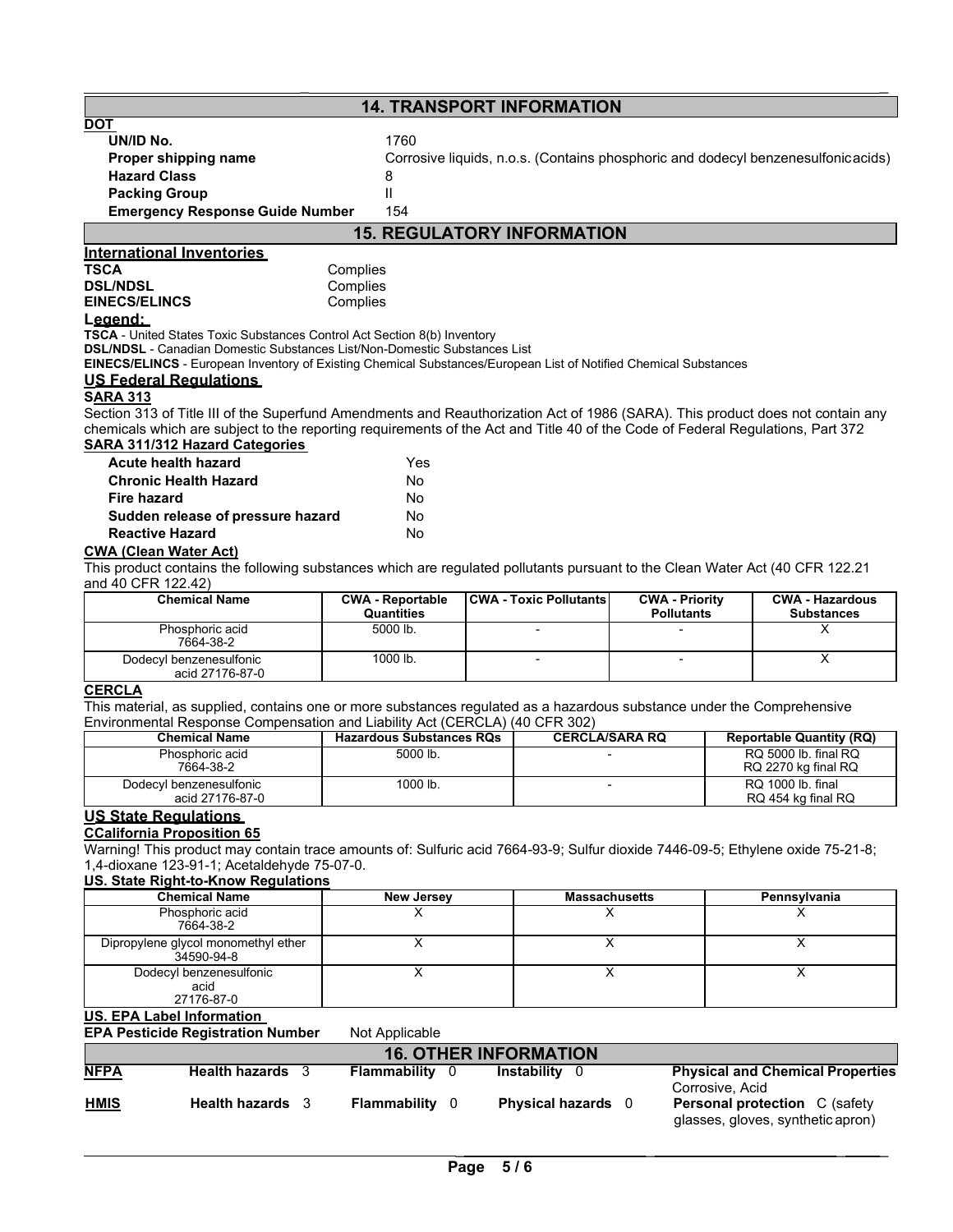\_ \_ **Prepared By Technical Department**